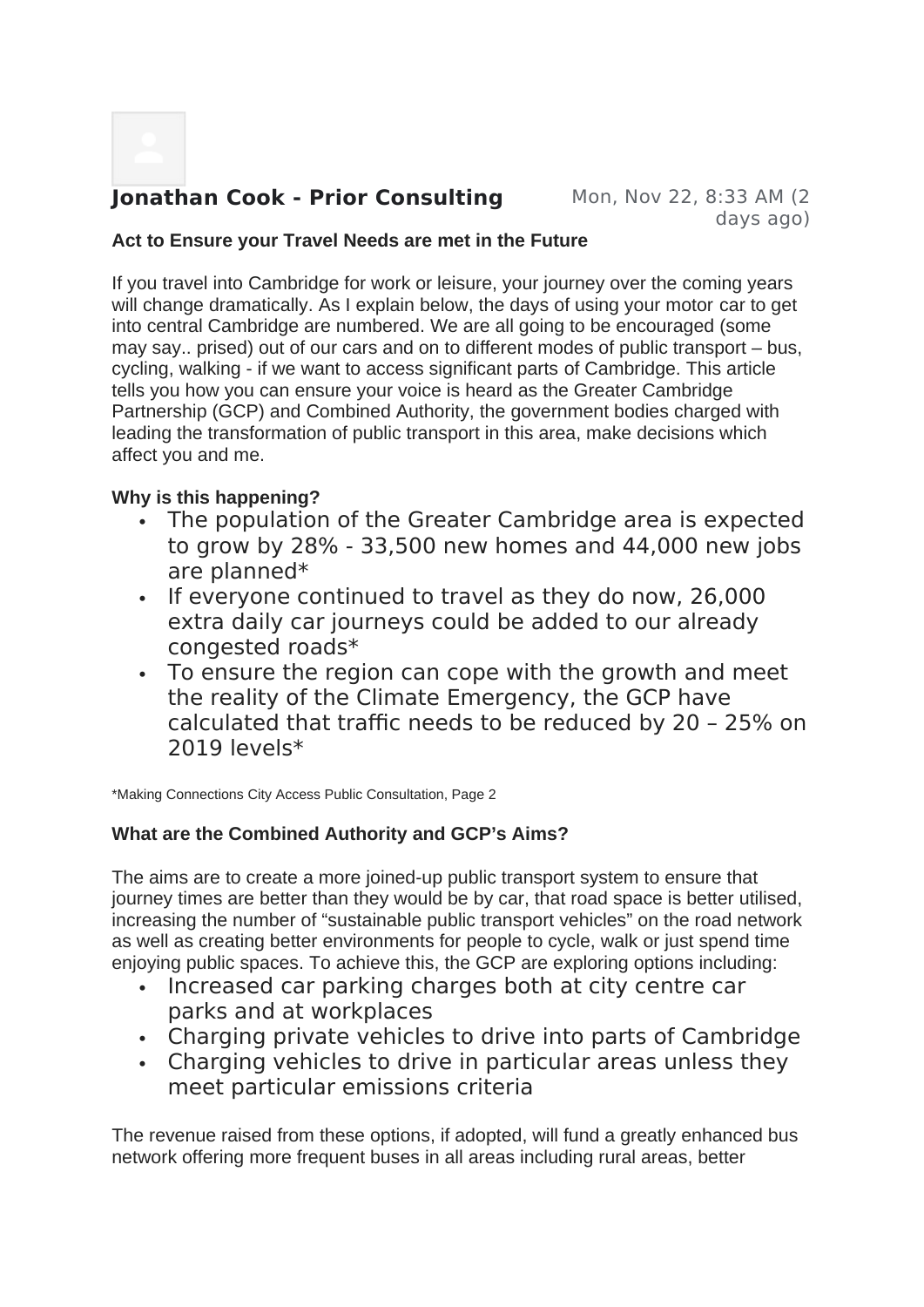connections, more direct services to areas of employment, faster journey times and lower fares.

#### **What can you do?**

*It is essential that as many of us contribute to the Consultation* so that our views are heard. Go to www.atob1102.org and follow the link on the first page to **Current Campaigns: GCP Making Connections Consultation.** There you will find more information and links to take you to the **Making Connections Brochure and Consultation Survey.** Make sure that you comment on the proposed bus routes in our area and make clear your personal travel needs - where you travel to and from.

What does the A to B 1102 Group think?

- We welcome this consultation and the proposal to dramatically increase public transport – especially to rural communities, however
- We believe the GCP should work in closer partnership with the communities, like ours, who need to access Cambridge - to develop attractive alternative modes of transport that encourage car drivers to change their mode of transport
- It is more difficult for people who live outside Cambridge to access the City by public transport. If the city does not meet our needs, we will work and shop elsewhere to the future detriment of Cambridge!
- We are concerned that the proposed new bus routes which form the basis for this consultation are not based on current reliable data which maps the current journey patterns of commuters and leisure travellers and we are lobbying the GCP to address this point before any final decisions are made
- Whilst commuting patterns are still in a level of "flux" post the Covid Pandemic, it is vital that future bus routes operate in a way that meets the needs of commuters, in particular – otherwise, people will fail to make the shift from car to public transport
- As it becomes more difficult to get into Cambridge as routes are re-prioritised for bus, walking & cycling, motorists will find ever more inventive ways of getting around the blockages, traffic speeds will further decrease leading to more and more congestion beyond the City, for example, at intersections like Stow-cum-Quy
- We believe that fast "express" bus routes need to be created with mini park & ride sites in villages – enabling